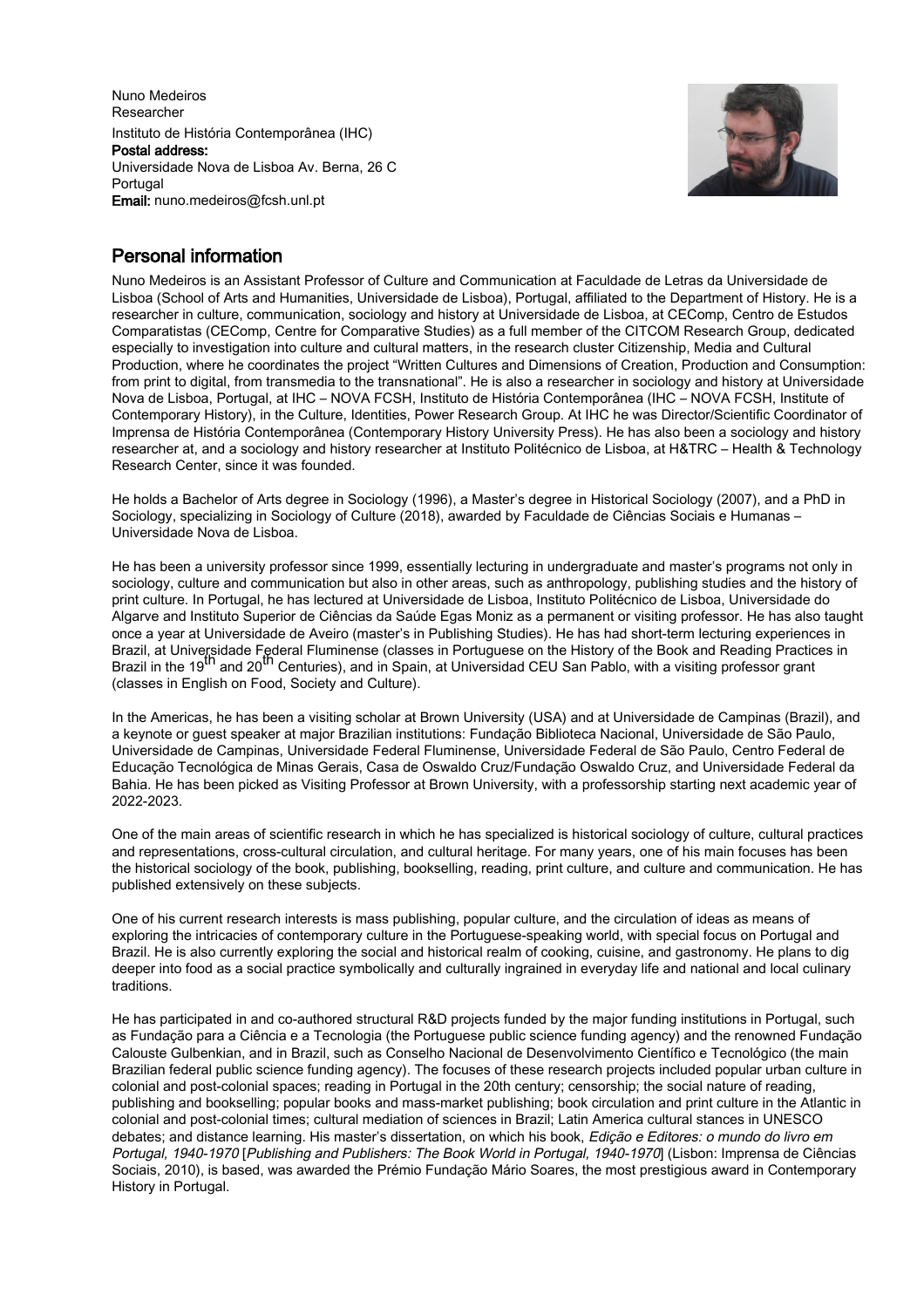I has also been working on health and social structure, and health professions from a sociological and historical perspective for more than twenty years and have co-authored two books on these subjects. He has been the recipient of scientific fellowships or grants from such organizations as Fundação para a Ciência e a Tecnologia (Portugal), Fundação Luso-Americana/Luso-American Foundation (Portugal), Fundação de Amparo à Pesquisa Científica do Estado de São Paulo (Brazil) and Instituto Politécnico de Lisboa/European Union (Portugal/EU).

He is an expert reviewer/evaluator with international recognition (European Union database expert reviewer/evaluator no. EX2014D201311). Recently he was an expert reviewer in the following processes: 2018 and 2019 EEA Grants – Collaborative Research Projects evaluation process (in the EEA Research Programme 2014-2021), at the invitation of the Romanian national agency for science, UEFISCDI, in the field of social sciences and humanities; 2019 and 2020 Marie Skłodowska-Curie Individual Fellowships evaluation process (under the Horizon 2020 EU Framework Programme for Research and Innovation), and 2021 Marie Skłodowska-Curie Postdoctoral Fellowships evaluation process (under the Horizon Europe EU Framework Programme for Research and Innovation), at the invitation of the Research Executive Agency of the European Commission, in the field of social sciences; 2020 grants of the call for Individual Scientist Project Proposals for the Fundamental and Applied Research evaluation process, at the invitation of the Latvian national agency for science, LZP/LCS, in the arts and humanities, cultural studies and history; 2020 grants of the call Latvian Culture, a Resource for National Development evaluation process, at the invitation of the Latvian national agency for science, LZP/LCS, in the field of cultural heritage and cultural memory.

# **Qualifications**

Sociology, Doctorate, Faculdade de Ciências Sociais e Humanas (FCSH) Award Date: 25 Jun 2018 Historical Sociology, Master, Universidade NOVA de Lisboa  $\ldots \rightarrow 2007$ Award Date: 27 Dec 2007 Sociology, Bachelor, Universidade NOVA de Lisboa 1991 → 1996 1998 → 1999 Bookshop Manager Assistant 1997 → 1999 Secondary Teacher 1997 Researcher (CET-ISCTE) 1996 Researcher (FLAD) 1988 → 1995 Bookshop Clerk

# Employment

# Associate member (membro associado)

Researcher Instituto de História Contemporânea (IHC) Universidade NOVA de Lisboa Lisboa, Portugal 1 Dec 2018  $\rightarrow$  present

# Researcher

Centro Interdisciplinar de Ciências Sociais (CICS.NOVA - NOVA FCSH) Universidade NOVA de Lisboa 1 Jan 2015 → 6 Feb 2022

# Doctor of Philosophy, Doutoramento em Sociologia, Outra:Sociologia da Cultura

Doctor of Philosophy, Sociologia e História do Livro e da Edição em Portugal no Século XX Faculdade de Ciências Sociais e Humanas (FCSH) Universidade NOVA de Lisboa Lisboa, Portugal 11 Aug 1973 → 25 Jun 2018

# Researcher (full membership)

Centro de Estudos Comparatistas (CEC/FLUL) Portugal 21 Mar 2022  $\rightarrow$  present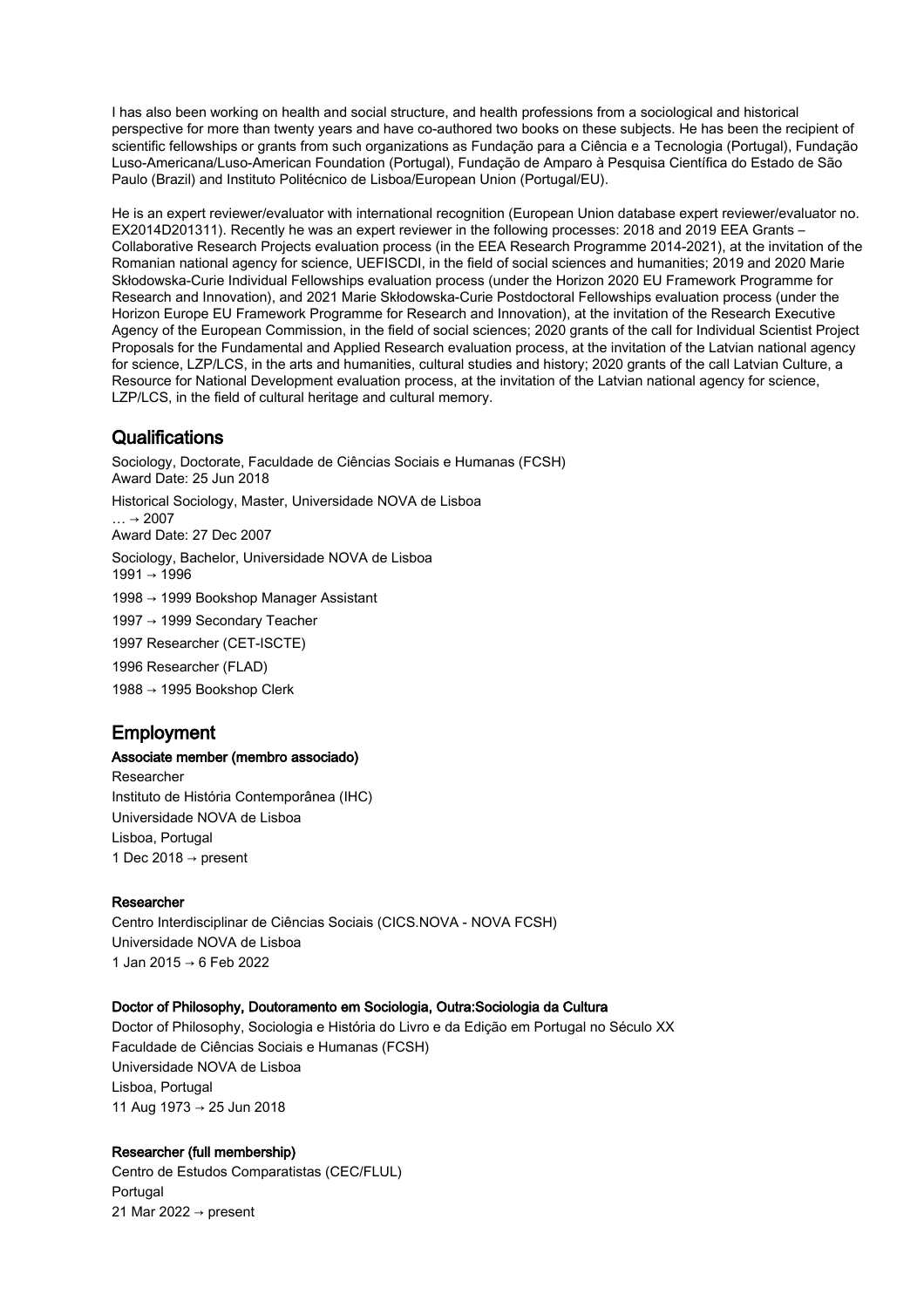## Assistant Professor

Universidade de Lisboa Lisboa, Portugal 1 Feb 2022  $\rightarrow$  present

# Visiting Professor

Universidad San Pablo-CEU Madrid, Spain 27 Nov 2018 → 30 Nov 2018

## Researcher (collaboration)

H&TRC-Health & Technology Research Center Lisboa, Portugal 18 Dec 2017 → present

## Professor of Sociology

Instituto Politécnico de Lisboa Lisboa, Portugal 2 Mar 2008 → 31 Jan 2022

# Invited Lecturer

Universidade do Algarve Faro, Portugal 1 Oct 2003 → 28 Feb 2005

## Invited Lecturer

Instituto Universitário Egas Moniz Almada, Portugal 1 Oct 2001 → 15 Feb 2002

# Lecturer

Instituto Politécnico de Lisboa Lisboa, Portugal 1 Mar 2000 → 1 Mar 2008

#### Invited Lecturer

Instituto Politécnico de Lisboa Lisboa, Portugal 1 Apr 1999 → 29 Feb 2000

# Research outputs

Padrões de encarnação mediática e circularidade textual entre livro e filme na edição: o caso da editora Romano Torres Medeiros, N., Oct 2021, In: Avanca|Cinema. 2021, p. 957-961 5 p., 3.

Across the Ibero-Atlantic: Written Culture and the Circulation of Ideas in the Portuguese and Spanish Worlds Medeiros, N. & Venancio, G., Sep 2021, In: Lingua Franca: Book History in Translation. 7, p. 1-12 12 p., 1.

Publishing Projects and the Transatlantic Book Trade between Portugal and Brazil: Circulation and Asymmetry, 1930- 1960

Medeiros, N., Sep 2021, In: Lingua Franca: Book History in Translation. 7, p. 1-27 27 p., 3.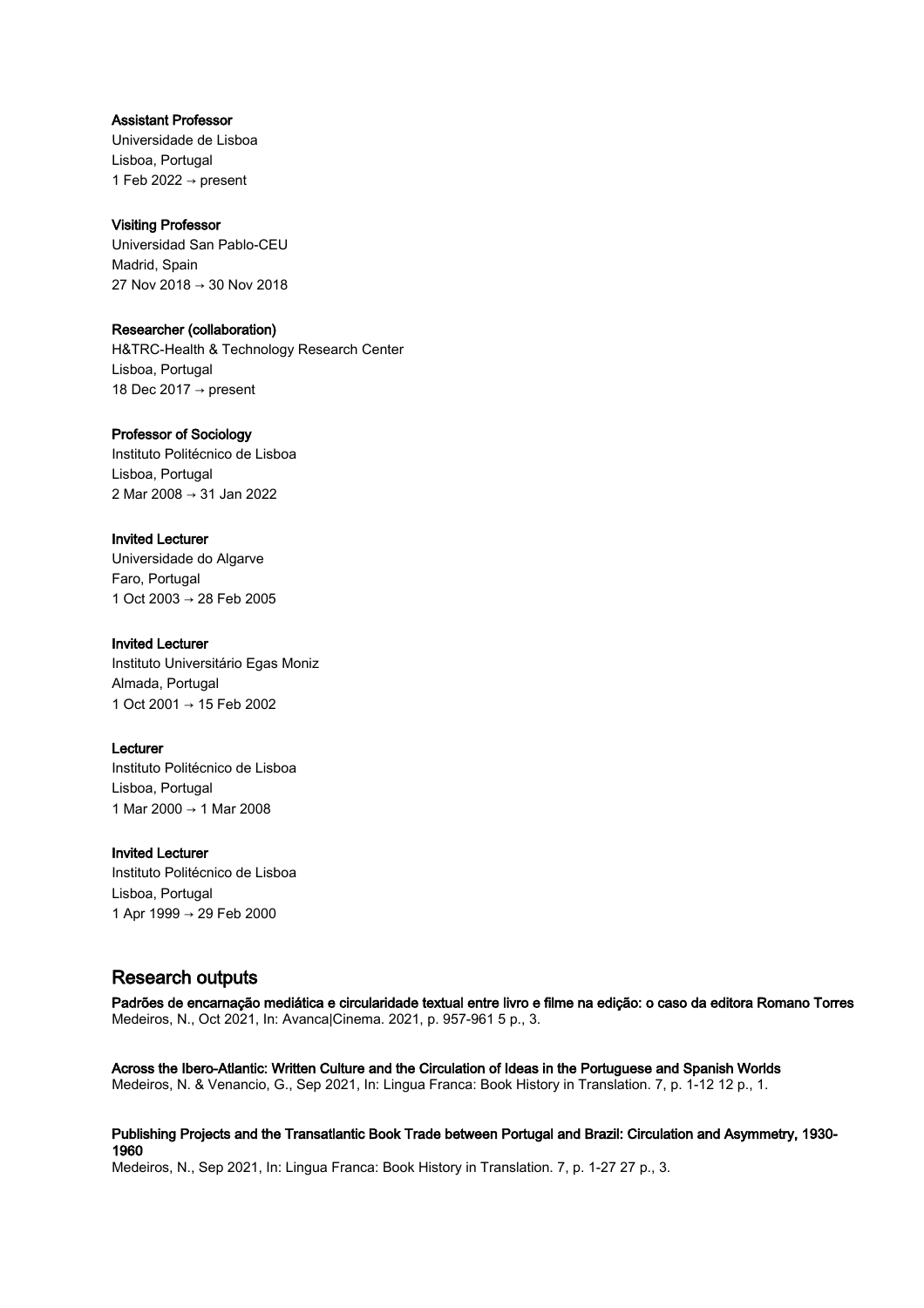# Assessment and impact of the risk of exposure of portuguese biomedical scientists in the context of covid-19 $^\dagger$

Tavares, A. S. R., Bellém, F., Abreu, R., Leitão, C., Medeiros, N., Alves, P. & Calmeiro, L., 1 Jul 2021, In: International Journal of Environmental Research and Public Health. 18, 13, p. 1-12 12 p., 7097.

Colecção Manecas: Dinâmicas de criação, consolidação e ocaso de uma série de livros para crianças

Medeiros, N., 2021, In: Livro. Revista do núcleo de estudos do livro e da edição. 9-10, p. 317-331 15 p.

#### Fixer le prix, sauver le livre: Convergences, tensions et chemins dans le cas portugais

Medeiros, N., 2021, La Bibliodiversité et le Prix du Livre: De la Loi Lang à la Loi Cortez: expériences et perspectives autour de la régulation du marché du livre (1981-2021). Midori Deaecto, M. (ed.). Cotia, São Paulo: Ateliê Editorial, p. 79- 87 8 p.

Pelo Império, Publicar! Defender o colonial português através da edição de livros durante o século XX na metrópole Medeiros, N., 2021, Cultura Popular e Império: As lutas pela conquista do consumo cultural em Portugal e nas suas colónias. Domingos, N. (ed.). Lisboa: ICS-Imprensa de Ciências Sociais, p. 75-154 80 p.

# Sociologia histórica do livro, da edição e da leitura: pistas para uma proposta panorâmica

Medeiros, N. M. R. D., 2021, In: Revista Fontes Documentais. 4, p. 177-186 10 p.

## A tradução como programa e construção: o abraço ao universo literário de língua inglesa em duas coleções de livros da Editora Romano Torres

Medeiros, N., 2020, In: Via Panoramica: Revista de Estudos Anglo-Americanos. 9, 2, p. 25-42 18 p.

O SPN e o SNI na encruzilhada do livro: António Ferro e o campo oficial da edição no Estado Novo

Medeiros, N., 2020, Projectos Editoriais e Propaganda. : Imagens e Contra-Imagens no Estado Novo. Serra, F., André, P. & Rodrigues, S. L. (eds.). 1 ed. Lisboa: ICS-Imprensa de Ciências Sociais, p. 41-52 12 p.

# Recensão Livros que Tomam Partido: Edição e revolução em Portugal: 1968-1980, de Flamarion Maués,

Medeiros, N., 2020, In: Análise Social. 55, 236, p. 685-688 4 p.

# Sistemas editoriais em mutação: alguns tópicos de introdução a uma problemática

Medeiros, N., 2020, In: RUA-L. Revista da Universidade de Aveiro. 9, p. 17-37 21 p.

Multiculturalidade, interculturalidade, direitos humanos e violência de género: breves notas para pensar o caso da mutilação genital feminina em Portugal e a sua abordagem Medeiros, N. & Denis, T., 30 May 2019, In: Cadernos Pagu. 55, p. 1-21 21 p., e195517.

# Print Culture in the Making: The Portuguese Case of Romano Torres Publishing House

Medeiros, N., 1 Jan 2019, In: International Journal of the Book. 17, 2, p. 29-39 11 p.

Apresentação: Bibliotecas públicas, políticas culturais e leitura pública: prospetiva, tensões e dinâmicas sociais Medeiros, N., Dias, D., Sequeiros, P. & Sousa Pereira, C., 2019, In: Cultura. Revista de história e teoria das ideias. 38, p. 9-12 4 p.

Bibliotecas públicas, políticas culturais e leitura pública: prospetiva, tensões e dinâmicas sociais Sequeiros, P. (ed.), Dias, D. (ed.), Medeiros, N. (ed.) & Sousa Pereira, C. (ed.), 2019, In: Cultura. Revista de história e teoria das ideias. 38, p. 1-156 156 p.

# Um ecossistema desfavorável à perpetuação documental: Aniquilação, fragmentação, diluição e opacidade na constituição e patrimonialização dos acervos: o caso dos editores e livreiros

Medeiros, N., 2019, In: Cultura. Revista de história e teoria das ideias. 38, p. 59-69 11 p.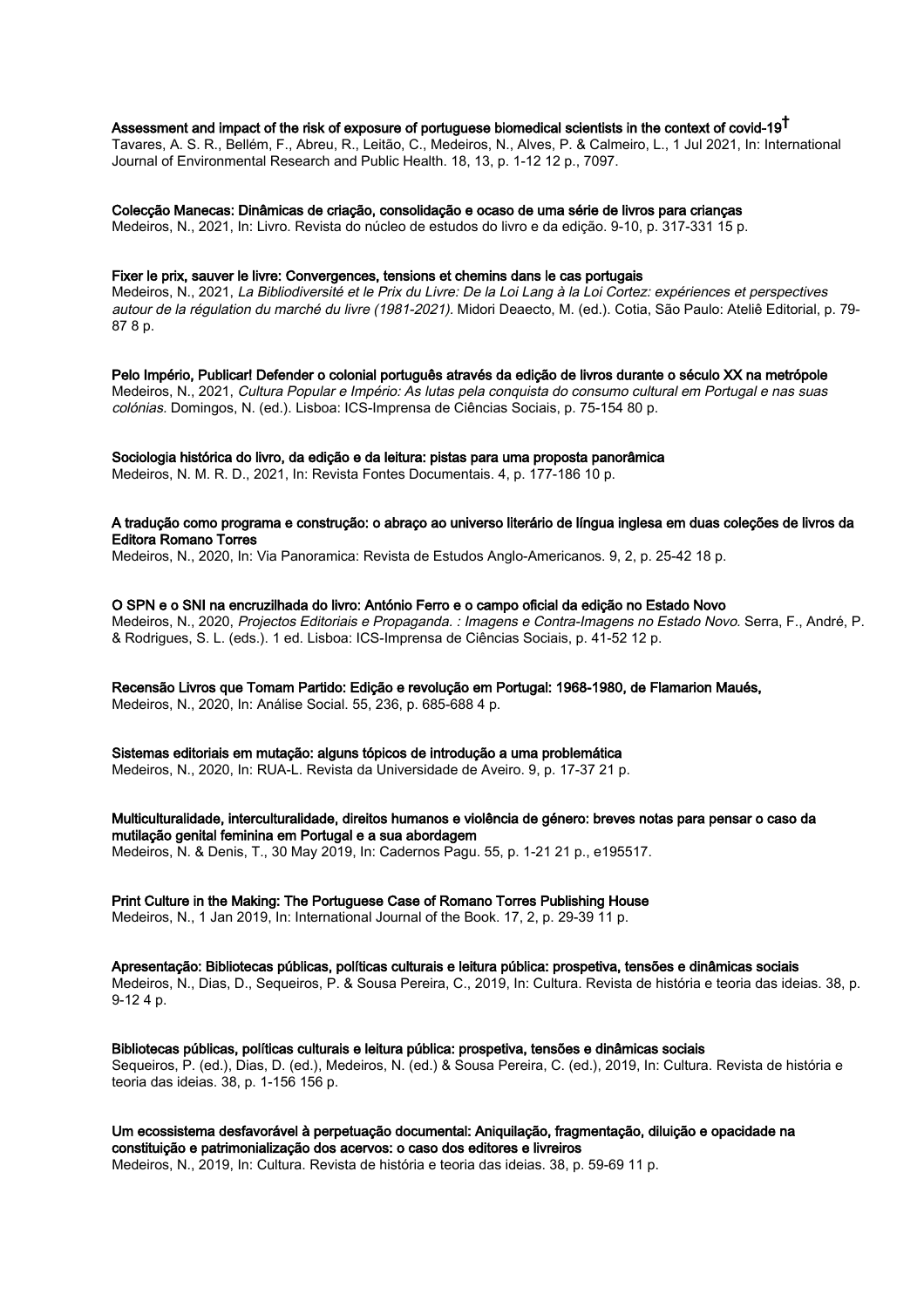#### Bibliotecas Públicas, Políticas Culturais e Leitura Pública

Medeiros, N. M. R. D. (ed.) & Sequeiros, P. (ed.), 2018, In: CESContexto. 23, p. 1-90 90 p.

#### Dinâmicas de inserção profissional no mercado de trabalho da saúde: Um estudo de caso sobre as mudanças e especificidades das tecnologias da saúde no contexto nacional

Tavares, D., Raposo, H. & Medeiros, N., 2018, Na Era da "Pós-verdade"? Esfera pública, cidadania e qualidade da democracia no Portugal contemporâneo: Atas do X Congresso Português de Sociologia. Lisboa: Associação Portuguesa de Sociologia, p. 1-16 16 p.

### Mediação cultural, migração textual e transmediatização: o caso dos cine-romances da editora Romano Torres

Medeiros, N. M. R. D., 2018, In: Arquivos da Memória. 7, 1, p. 29-48 20 p.

#### O Livro no Portugal Contemporâneo

Medeiros, N. M. R. D., 2018, Lisbon: Outro Modo. 310 p.

#### Que faremos com estas bibliotecas?

Medeiros, N. M. R. D. & Sequeiros, P., 2018, In: CESContexto. 23, p. 6-10 5 p., Introduction.

#### O mercado do livro, a edição e a universidade em Portugal: traços contemporâneos

Medeiros, N. M. R. D., 2017, Livros e Universidades. Midori Deaecto, M. & Martins Filho, P. (eds.). 1 ed. São Paulo: Com-Arte, Vol. 1. p. 195-220 26 p.

#### Ação editorial da oposição católica no Portugal dos anos 1960

Medeiros, N. M. R. D., 2016, In: Revista do núcleo de estudos do livro e da edição. 6, p. 193-209 17 p.

#### Prefácio

Medeiros, N., 2016, Encontrar o Passado, Avistar o Futuro: história e memórias do técnico de análises clínicas e saúde pública. Caria, E. M. (ed.). 1 ed. Lisbon: Lusodidacta, p. 1-2 2 p.

Action, reaction and protest by publishers in 1960s Portugal: Books and other publications in the catholic opposition Medeiros, N., 1 Jan 2015, In: Politics, Religion and Ideology. 16, 2-3, p. 137-153 17 p.

Circunstâncias globais e tendências recentes no espaço editorial do livro universitário português

Medeiros, N., 1 Jan 2015, In: Análise Social. 50, 216, p. 582-603 22 p.

From seashore to seashore: The cross-Atlantic agenda of the publisher António de Sousa Pinto Medeiros, N., 1 Jan 2015, In: Portuguese Studies. 31, 1, p. 84-93 10 p.

# A edição de livros como formulação do mundo: ideias e casos

Medeiros, N. M. R. D., 2015, In: Revista Brasileira de História da Mídia. 4, 2, p. 31-42 11 p.

#### Inconstância, ausência e paradoxo na política para o livro no Estado Novo português

Medeiros, N. M. R. D., 2015, In: Revista Escrita da História. 1, 2, p. 15-48 34 p.

# Formulação editorial de uma colecção de aventuras: a coleção Salgari da livraria Romano Torres

Medeiros, N. M. R. D., 2014, In: Outros Tempos – Pesquisa em Foco. 11, 18, p. 233-263 31 p.

Conservar, conhecer e patrimonializar arquivos editoriais e livreiros. Um caso português: o projecto Romano Torres Medeiros, N., 1 Jan 2013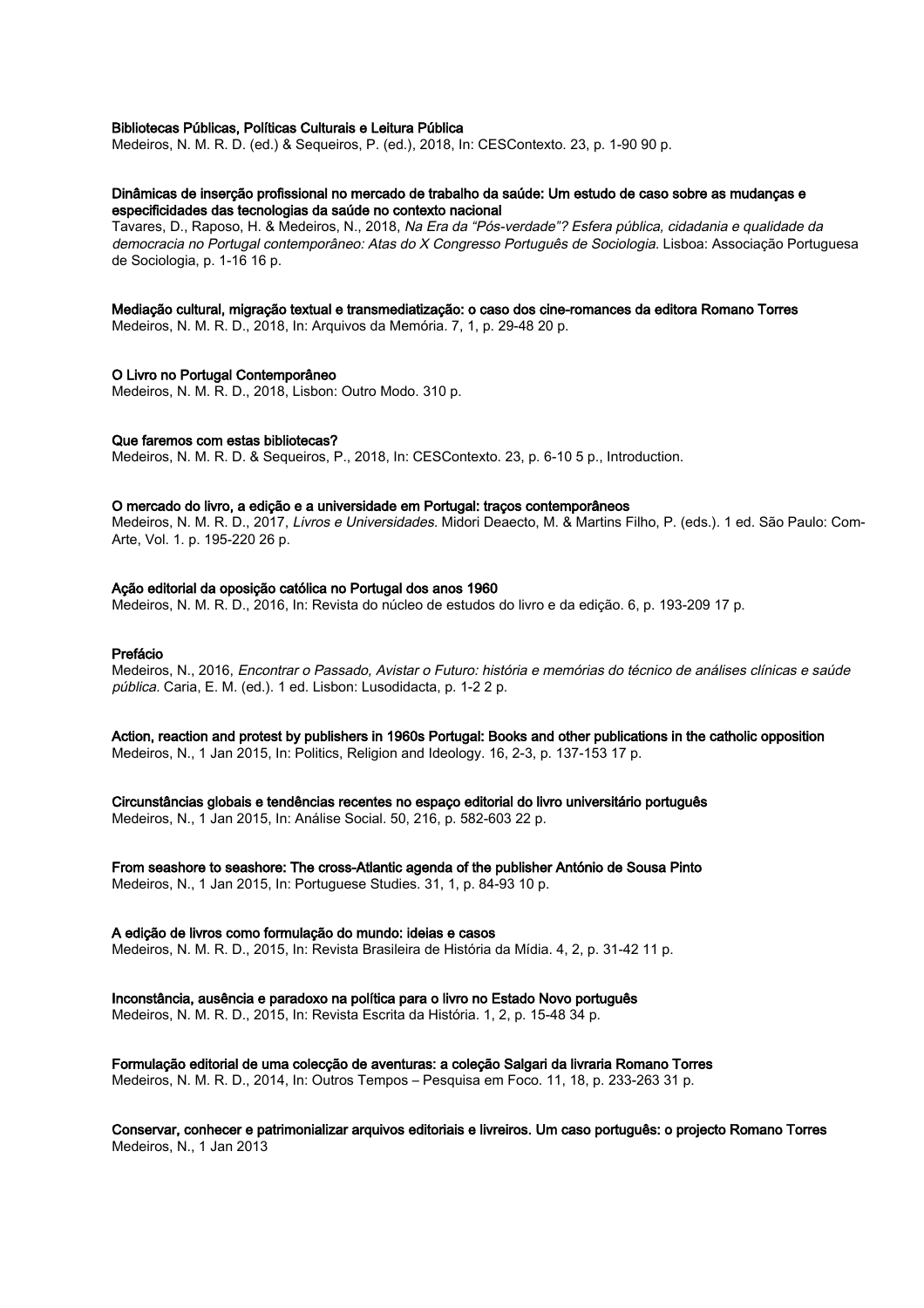### Saúde e Estilos de Vida no Concelho de Loures (2009)

Medeiros, N., 1 Jan 2013, Porto e Odivelas: Media XI.

#### Dossiê: os livreiros e o seu património

Medeiros, N., Melo, D. & Medeiros, F. R., 2013, In: Cultura. Revista de história e teoria das ideias. 32, p. 319-329 11 p.

#### Notas sobre o mundo social do livro: a construção do editor e da edição

Medeiros, N., 1 Jan 2012, In: Revista Angolana de Sociologia. 9, NA, p. 33-48

#### Pluralidade, mudança e produção de valor na edição de livros: notas sobre a edificação social da cultura impressa

Medeiros, N., 1 Jan 2012, Atas do VII Congresso Português de Sociologia, com o tema Sociedade, Crise e Reconfigurações. Porto: Associação Portuguesa de Sociologia, p. 1-11

#### A edição e a literatura como campos sobrepostos: Breve apontamento sobre o seu estudo

Medeiros, N. M. R. D., 2012, A Literatura como Objecto Sociológico. Valente Aguiar, J., Teixeira Lopes, J., Borges, V. & Bastos, N. (eds.). 1 ed. Lisbon: Apenas Livros, p. 31-37 7 p.

#### A edição transfigurada: para um enfoque crítico de um sector em transformação

Medeiros, N. M. R. D., 2012, In: Livro. Revista do núcleo de estudos do livro e da edição. 2, p. 459-468 10 p.

### Influência e contrainfluência na inversão do poder tipográfico entre Portugal e o Brasil. Narrativa e atividade nos editores portugueses

Medeiros, N., 1 Jan 2011, História. São Paulo: Universidade Estadual Paulista Julio de Mesquita Filho, p. 179-195

### La edición y la literatura como campos sobrepuestos: breve apunte sobre su estudio

Medeiros, N., 1 Jan 2011, In: Acta Literaria. 42, NA, p. 151-156

#### Edição de livros em Portugal e no Brasil: influência e contra-influência na inversão do poder tipográfico

Medeiros, N. M. R. D., 2011, Anais do XXVI Simpósio Nacional da ANPUH: Associação Nacional de História. 1 ed. São Paulo: ANPUH-SP, p. 1-12 12 p.

#### A ordem do livro e da leitura nas sociedades tipográficas

Medeiros, N., May 2010, In: Politecnica. Revista do Instituto Politécnico de Lisboa. 24, p. 60-61 2 p.

#### O objecto dúctil: A emergência de uma sociologia histórica da edição

Medeiros, N., 1 Jan 2010, In: Tempo Social. 22, 2, p. 241-261 21 p.

#### Edição de livros e Estado Novo: apostolado cultural, autonomia e autoritarismo

Medeiros, N. M. R. D., 2010, O Estado Novo em Questão. Domingos, N. & Pereira, V. (eds.). 1 ed. Lisbon: Edições 70, p. 131-164 34 p.

#### Edição e Editores: o mundo do livro em Portugal, 1940-1970

Medeiros, N. M. R. D., 2010, 1 ed. Lisbon: ICS-Imprensa de Ciências Sociais. 332 p.

#### Problematizar o objecto consagrado: definindo o livro como ideia e materialidade através da edição

Medeiros, N. M. R. D., 2010, In: Revista Portuguesa de História do Livro. 25, p. 549-566 18 p.

#### Acções prescritivas e estratégicas: a edição como espaço social

Medeiros, N. M. R. D., 2009, In: Revista Crítica de Ciências Sociais. 85, p. 131-146 16 p.

#### Cavalheiros, mercadores ou centauros? Traços de actividade e sentido de si dos editores

Medeiros, N. M. R. D., 2009, Comunidades de Leitura: Cinco estudos de sociologia da cultura. 1 ed. Lisbon: Colibri, p. 23- 61 39 p.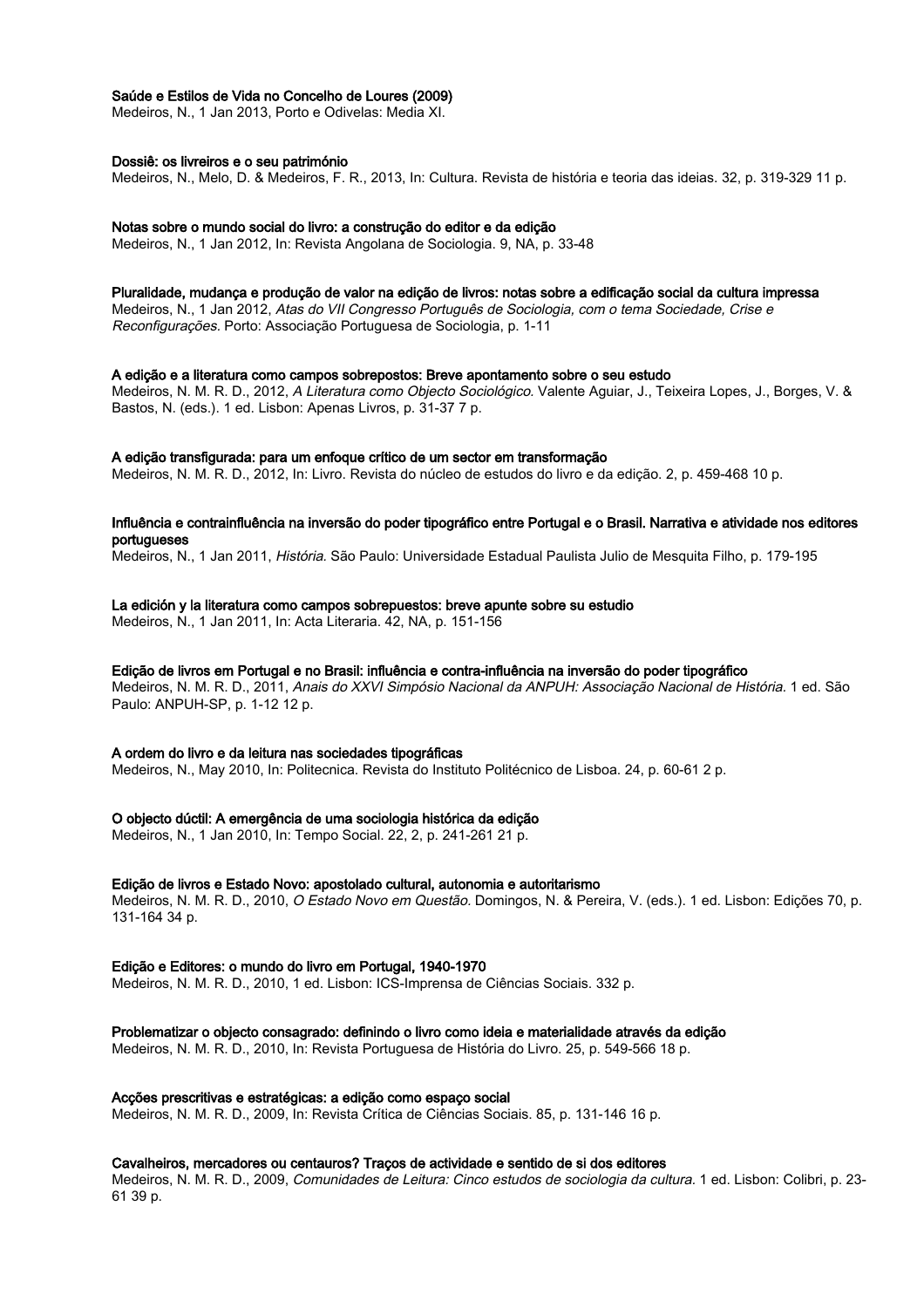#### Os mundos da edição em Portugal durante o Estado Novo

Medeiros, N. M. R. D., 2009, In: Estudos do Século XX. 9, p. 229-247 19 p.

#### Editores e Estado Novo: O lugar do Grémio Nacional dos Editores e Livreiros

Medeiros, N., 1 Dec 2008, In: Análise Social. 43, 189, p. 795-815 21 p.

#### O universo editorial nos anos trinta e quarenta: a dinâmica do livro, entre persistência e mudança

Medeiros, N. M. R. D., 2008, Transformações Estruturais do Campo Cultural Português, 1900-1950. Trindade, L. & Pita, A. P. (eds.). Coimbra: Centro de Estudos Interdisciplinares do Século XX da Universidade de Coimbra, p. 107-133 27 p.

#### Editores e Livreiros: que papéis de mediação para o livro?

Medeiros, N. M. R. D., 2006, Estudos de Sociologia da Leitura em Portugal no Século XX. Ramada Curto, D. (ed.). 1 ed. Lisbon: Fundação Calouste Gulbenkian, p. 343-385 43 p.

#### Nem Cila nem Caribdis: tópicos de reflexão social sobre a leitura

Medeiros, N. M. R. D., 2006, In: Revista da Faculdade de Ciências Sociais e Humanas. 18, p. 367-381 15 p.

#### Retrato Sociográfico dos Técnicos de Cardiopneumologia do Serviço Nacional de Saúde em Portugal

Medeiros, N. M. R. D., Tavares, D., Denis, T., Lobato, J. & Raposo, N., 2002, 1 ed. Lisbon: Escola Superior de Tecnologia da Saúde de Lisboa. 78 p.

## Saberes de Saúde e de Doença: porque vão as pessoas ao médico?

Medeiros, N., 2002, In: Antropologia Portuguesa. 18, p. 250-253 4 p.

# Activities

A promoção editorial de colecções e temas em registo inter-Atlântico. O caso de António de Sousa Pinto [An Inter-Atlantic Stance in the Publishing Promotion of Collections and Themes. The case of António de Sousa Pinto] Nuno Medeiros (Invited speaker) 11 Mar 2022

#### I Colóquio Internacional A Circulação Impressa em Português (1st International Conference Printed Circulation in Portuguese) (Event)

J. P. R. Ferreira (Member), Débora Dias (Member), Nuno Medeiros (Member) & Josiane Alcântara (Member) 11 Mar 2022

Congresso Internacional "Confluências Artísticas na Cultura Ibero-americana (1600-1850). O mundo de Robert C. Smith (1912-1975)" [International Congress "Artistic Confluences in Ibero-American Culture (1600-1850). The world of Robert C. Smith (1912-1975)"]

Nuno Medeiros (Member of programme committee) 19 Feb 2022 → 15 Nov 2022

(Re)paginar os Atores do Livro, do Revisor ao Editor e ao Leitor – relatório de estágio no Grupo Almedina [(Re)Paging the Book Actors, from the Copy Editor to the Publisher and the Reader – Internship Report at Grupo Almedina] Nuno Medeiros (Main Examiner) 10 Nov 2021

Uma Editora: o mundo do livro jurídico na Almedina [A Publishing House: The World of Law Books at Almedina] Nuno Medeiros (Main Examiner) 10 Nov 2021

Expert reviewer in the 2021 Marie Sklodowska-Curie Individual Fellowships evaluation process, by invitation of the European Commission (Research Executive Agency)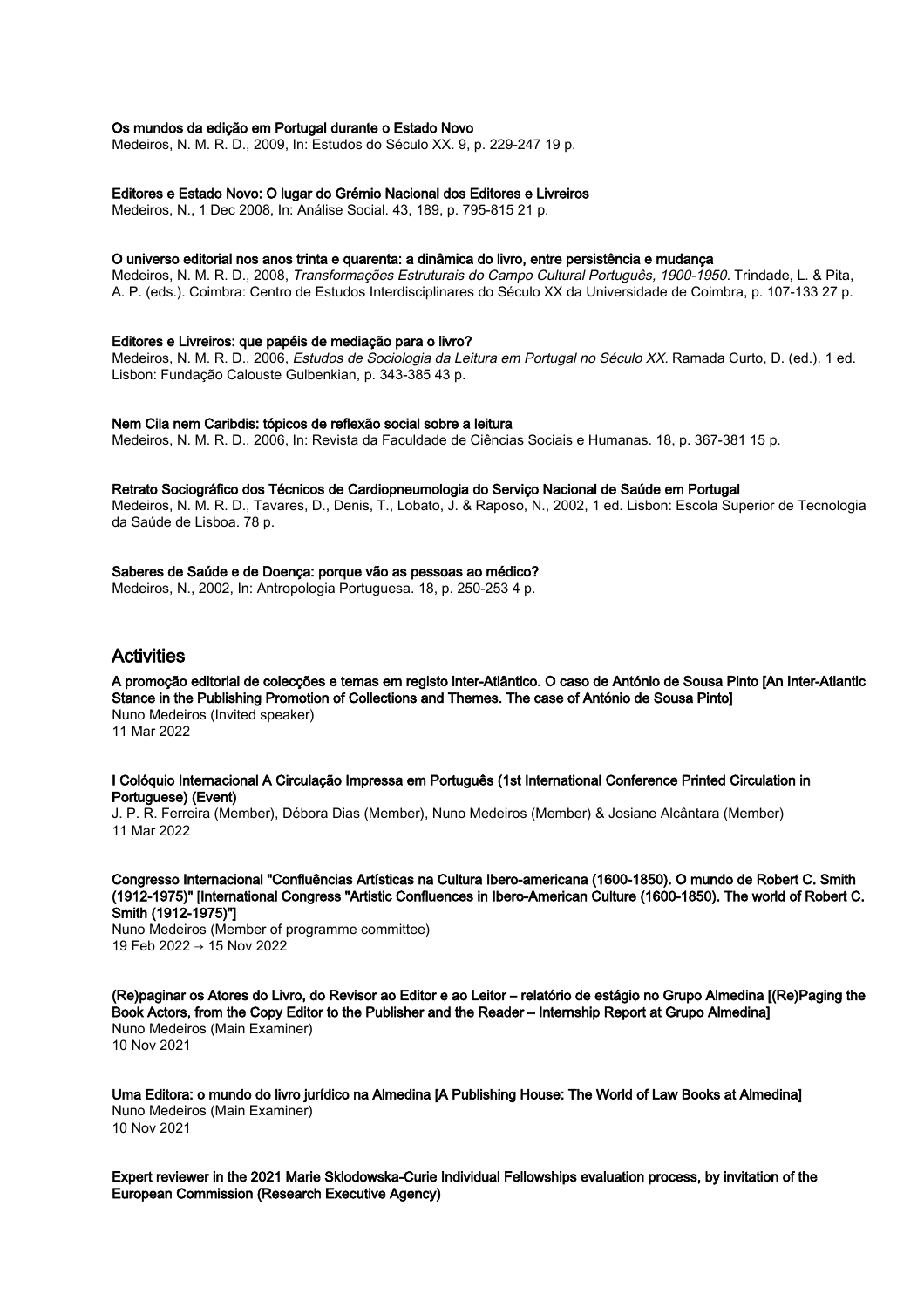Nuno Medeiros (Reviewer) Nov 2021 → Dec 2021

### Scientific Coordinator/Director of Imprensa de História Contemporânea (university press)

Nuno Medeiros (Chair) 18 Oct 2021 → …

Fixar o preço, salvar o livro. Convergências, tensões e percursos no caso português [Maintaining the Price, Saving the Book. Convergences, Tensions and Paths in the Portuguese Case] Nuno Medeiros (Keynote speaker) 15 Oct 2021

Sociologia histórica do livro, da edição e da leitura: pistas para uma proposta panorâmica [Historical Sociology of the Book, Publishing and Reading: Keys for a Bird's Eye Proposal] Nuno Medeiros (Keynote speaker) 7 Oct 2021

O acto editorial como prescrição cultural [The Publishing Act as a Cultural Prescription] Nuno Medeiros (Invited speaker) & Emanuel Chaves Pimenta Cabral Cameira (Invited speaker) 23 Sep 2021

Domínio e contra-domínio editorial: basculações entre Portugal e Brasil em meados do século XX [Domain and Counterdomain in Book Publishing: Changes between Portugal and Brazil in the Mid-twentieth Century] Nuno Medeiros (Speaker) & Emanuel Chaves Pimenta Cabral Cameira (Speaker) 21 Sep 2021

Padrões de encarnação mediática e circularidade textual entre livro e filme na edição: o caso da casa Romano Torres [Patterns of Media Incarnation and Text Circularity between Book and Film in the Publishing Industry: The Case of the House Romano Torres] Nuno Medeiros (Speaker)

29 Jul 2021

From the Other Margin: Portuguese Book Market and the Publishing Post-colonial Take Between Portugal and Brazil in the Mid-twentieth Century

Nuno Medeiros (Speaker) 6 Jul 2021

III Congresso Internacional RESMI 2021 Nuno Medeiros (Member of programme committee) Jun 2021 → Oct 2021

Ordem repressiva do livro no Estado Novo ou a censura como mosaico: proposta tipológica na análise da Comissão de Literatura e Espectáculos para Menores [The Order of Book Repression in the Estado Novo or Censorship as a Mosaic: Typological Proposal in the Analysis of the Literature and Shows Commission for Minors] Nuno Medeiros (Speaker) 13 Apr 2021

Authorship under the Guise of Translation: Crime fiction, José Rosado and Romano Torres Publishing House Nuno Medeiros (Speaker)

13 Mar 2021

#### Assessment and Impact of the Risk of Exposure of Portuguese Biomedical Scientists in the Context of COVID-19: An Exploratory Study

Nuno Medeiros (Speaker), Ana Sofia Tavares (Speaker), Fernando Bellém (Speaker), Renato Abreu (Speaker), Céu Leitão (Speaker) & Luís Calmeiro (Speaker) 11 Jan 2021 → 25 Jan 2021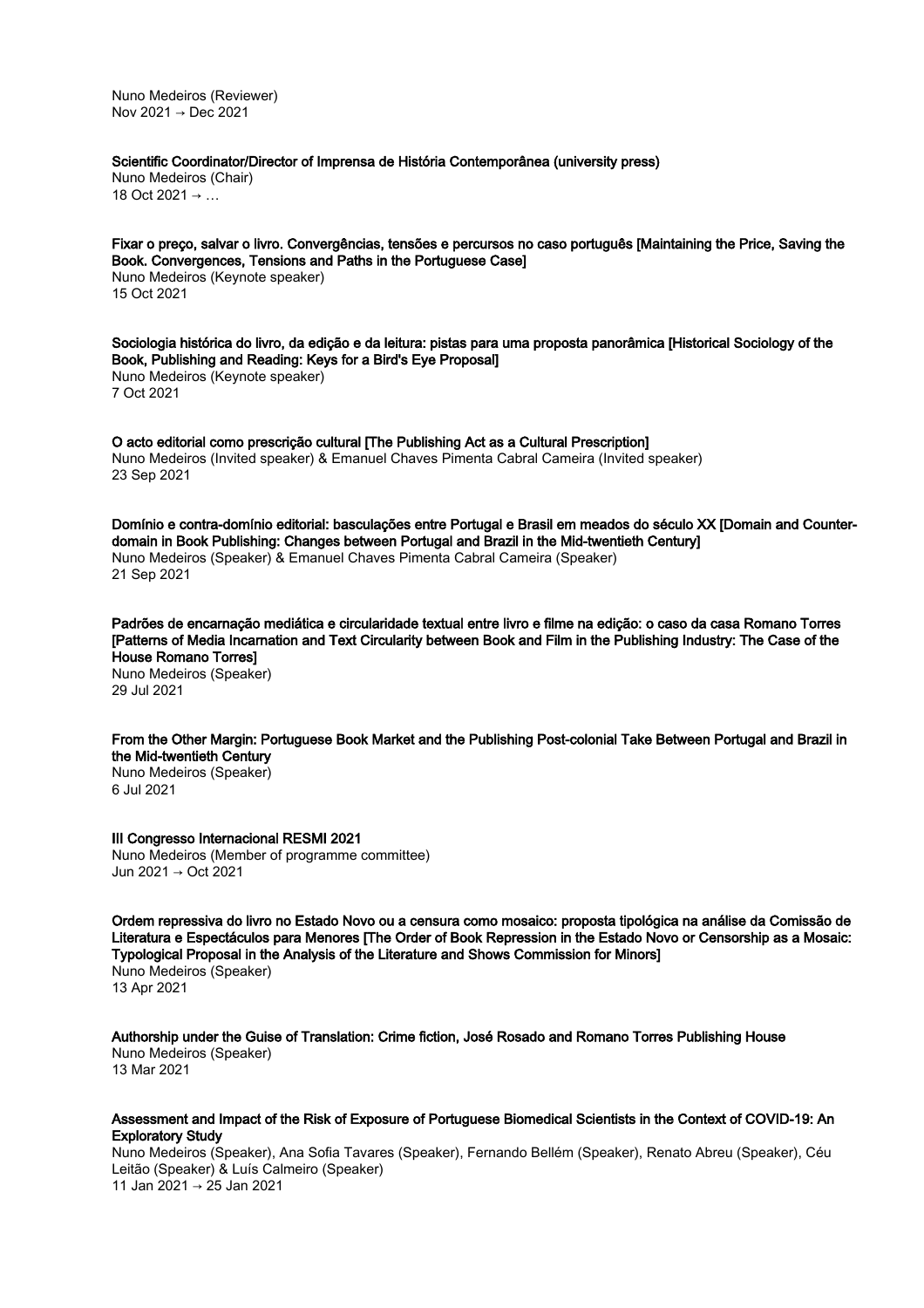A Realidade do Livro, a Sociedade Tipográfica e o Acto Editorial [The Reality of the Book, the Typographic Society and the Editorial Act]

Nuno Medeiros (Keynote speaker) 6 Jan 2021

3.º Congresso Internacional da Rede de Investigação Bibliotecas, Políticas, Leitura Nuno Medeiros (Member of programme committee) Jan 2021 → Sep 2021

3.º Congresso Internacional da Rede de Investigação Bibliotecas, Políticas, Leitura Nuno Medeiros (Organiser) Jan 2021 → Sep 2021

Transferências Mediáticas de Ciclo Completo ou o Livro de Torna-viagem: os cine-romances da editora Romano Torres [Full Cycle Media Transfers or the Torna-Viagem/Travel-Turn Book: The Cine-Romances/Novels Based on Film of Romano Torres Publishing House] Nuno Medeiros (Speaker) 9 Dec 2020

Expert reviewer in the 2020 grants of the call Individual Scientist Project Proposals for Fundamental and Applied Research evaluation process, by invitation of the Latvian national agency for science, LZP/LCS Nuno Medeiros (Reviewer) Oct 2020

Expert reviewer in the 2020 Marie Sklodowska-Curie Individual Fellowships evaluation process, by invitation of the European Commission (Research Executive Agency) Nuno Medeiros (Reviewer) Oct 2020 → Nov 2020

Do Outro Lado do Atlântico, a Escrita: editar na Livros do Brasil [From Across the Atlantic, the Writing: Publishing at Livros do Brasil]

Nuno Medeiros (Main Examiner) 4 Sep 2020

Expert reviewer in the 2020 grants of the call Latvian Culture – a Resource for National Development, LCS, evaluation process, by invitation of the Latvian national agency for science, LZP/LCS Nuno Medeiros (Reviewer) Sep 2020

A Valsa Lenta da Pandemia no Salão da Academia. O Mundo em Suspenso, o Deslaçamento como Risco e a Persistência como Mantra [The Slow Waltz of the Pandemic in the Academy Hall. The World in Suspension, Social Untying as Risk and Persistence as a Mantra]

Nuno Medeiros (Speaker) 27 Aug 2020

Problemas, Escalas e Crítica na História da Edição [Problems, Scales and Critical Thinking in the History of Publishing] Nuno Medeiros (Speaker) 17 Aug 2020

Relatório de Estágio na Bertrand Editora [Internship Report at Bertrand Editora]

Nuno Medeiros (Main Examiner) 29 Jul 2020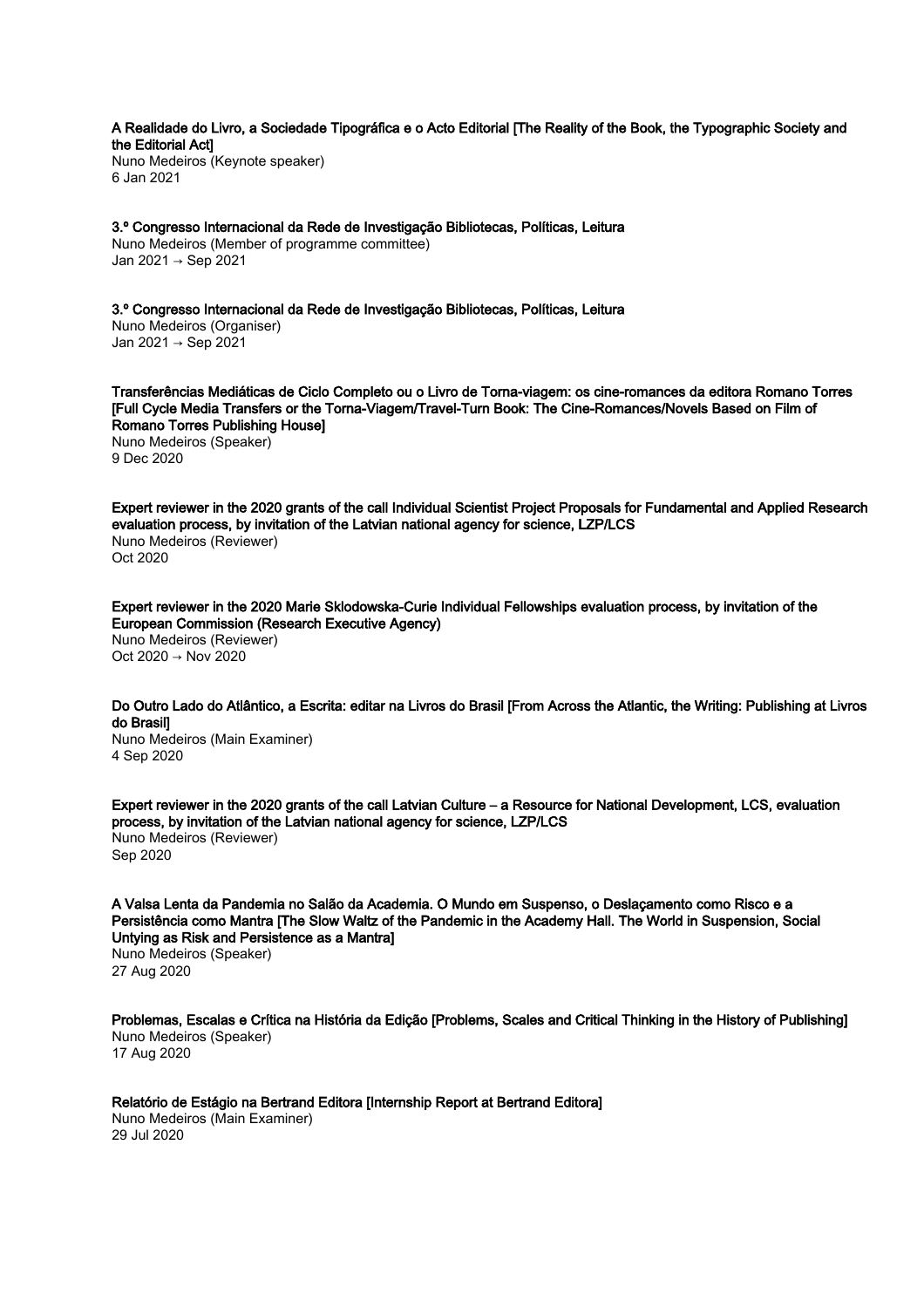# A Aclamação das Letras: o Instituto Nacional do Livro e a pedagogia literária no Brasil do século XX [The Acclamation of

Letters: The Instituto Nacional do Livro and Literary Pedagogy in Brazil in the 20th Century] Nuno Medeiros (Main Examiner)

19 Jun 2020

# 1.º Encontro Internacional – Saberes e Memória

Nuno Medeiros (Member of programme committee) Jun 2020 → Nov 2020

# 1.º Encontro Internacional – Saberes e Memória

Nuno Medeiros (Organiser) Jun 2020 → Nov 2020

#### Coordinator of the Scientific and Educational Cooperation Agreement between Universidade Nova de Lisboa and Casa de Oswaldo Cruz/ Oswaldo Cruz Foundation (Event)

Nuno Medeiros (Chair) & Gisele Sanglard (Chair) Feb 2020 → Dec 2024

Expert reviewer in the 2019 EEA Grants – Collaborative Research Projects evaluation process, by invitation of the Romanian national agency for science, UEFISCDI Nuno Medeiros (Reviewer) Feb 2020 → May 2020

# Análise Social (Journal)

Nuno Medeiros (Peer reviewer)  $2020 \rightarrow 2021$ 

Member of the Editorial Committee of the scientific journal Tempo - Revista do Departamento de História da UFF Nuno Medeiros (Recipient)  $2020 \rightarrow ...$ 

# Revista Brasileira de Educação (Journal)

Nuno Medeiros (Peer reviewer)  $2020 \rightarrow 2021$ 

# Tempo-Niteroi (Journal)

Nuno Medeiros (Peer reviewer)  $2020 \rightarrow ...$ 

Universidade de Aveiro, Departamento de Línguas e Culturas (Publisher) Nuno Medeiros (Peer reviewer) 2020

# Joint Meeting EASST/4S

Nuno Medeiros (Organiser) 15 Dec 2019 → 21 Aug 2020

Edição, Estado e regime: fenomenologias na ditadura portuguesa [Publishing, State and Regime: Phenomenologies in the Portuguese Dictatorship] Nuno Medeiros (Speaker)

29 Nov 2019

Atributos e paradoxos na alimentação contemporânea [Attributes and Paradoxes in Contemporary Food] Nuno Medeiros (Speaker) 24 Oct 2019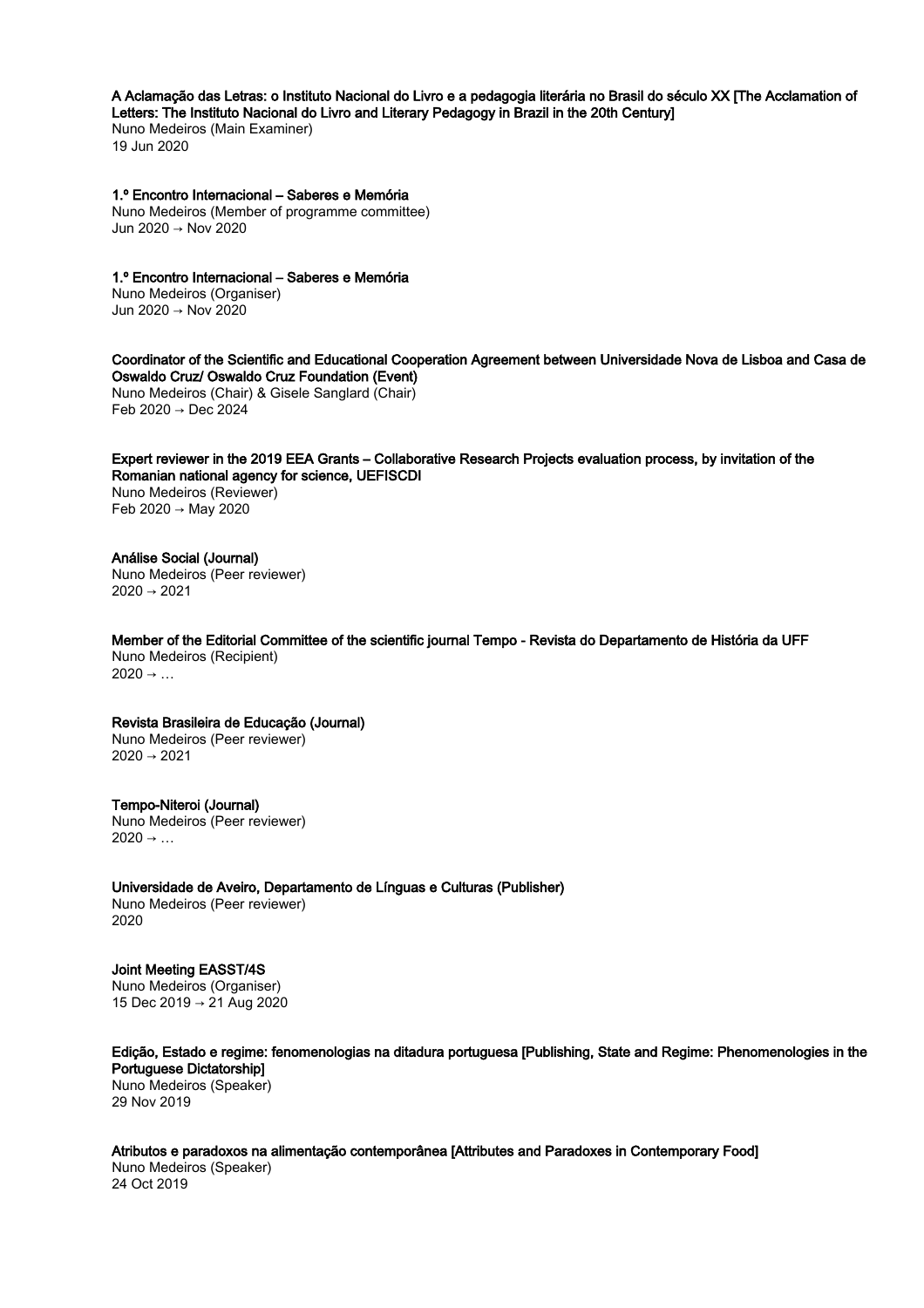Expert reviewer in the 2019 Marie Sklodowska-Curie Individual Fellowships evaluation process, by invitation of the European Commission (Research Executive Agency)

Nuno Medeiros (Reviewer) Oct 2019 → Nov 2020

Um Ecossistema Desfavorável à Perpetuação Documental. Aniquilação, fragmentação, diluição e opacidade na constituição e patrimonialização dos acervos: o caso dos editores e livreiros [An Ecosystem Unfavorable to Document Perpetuation. Annihilation, Fragmentation, Dilution and Opacity in the Constitution and Preservation of Collections: The Case of Publishers and Booksellers]

Nuno Medeiros (Invited speaker) 27 Sep 2019

A Consagração Intelectual como Acto Editorial: lançar autores brasileiros em Portugal [Intelectual Consecration as Publishing Action: Launching Brazilian Authors in Portugal] Nuno Medeiros (Speaker) 20 Sep 2019

Print Culture in the Making: Publishing for Wide Audiences in the 20th Century Nuno Medeiros (Speaker) 5 Jul 2019

Edição de Texto numa Não-Editora: relatório de estágio no Arquivo Nacional da Torre do Tombo [Text Editing at a Non-Publisher: Internship Report at Torre do Tombo National Archives] Nuno Medeiros (Main Examiner) 29 May 2019

Editar Livros para o Grande Consumo no Portugal Contemporâneo: a editora Romano Torres [Publishing Books for Large Consumption in Contemporary Portugal: Romano Torres Publishing House] Nuno Medeiros (Speaker) 7 Feb 2019

2.º Congresso Internacional Bibliotecas Públicas, políticas culturais e leitura pública Nuno Medeiros (Organiser) Jan 2019 → Sep 2019

2.º Congresso Internacional Bibliotecas Públicas, políticas culturais e leitura pública Nuno Medeiros (Member of programme committee) Jan 2019 → Sep 2019

Cadernos Pagu (Journal) Nuno Medeiros (Peer reviewer)  $2019 \rightarrow ...$ 

# Common Ground Research Networks (Publisher)

Nuno Medeiros (Peer reviewer)  $2019 \rightarrow ...$ 

Les Cahiers de Framespa (Journal) Nuno Medeiros (Peer reviewer)  $2019 \rightarrow ...$ 

Universidad San Pablo-CEU

Nuno Medeiros (Visiting professor) 27 Nov 2018 → 30 Nov 2018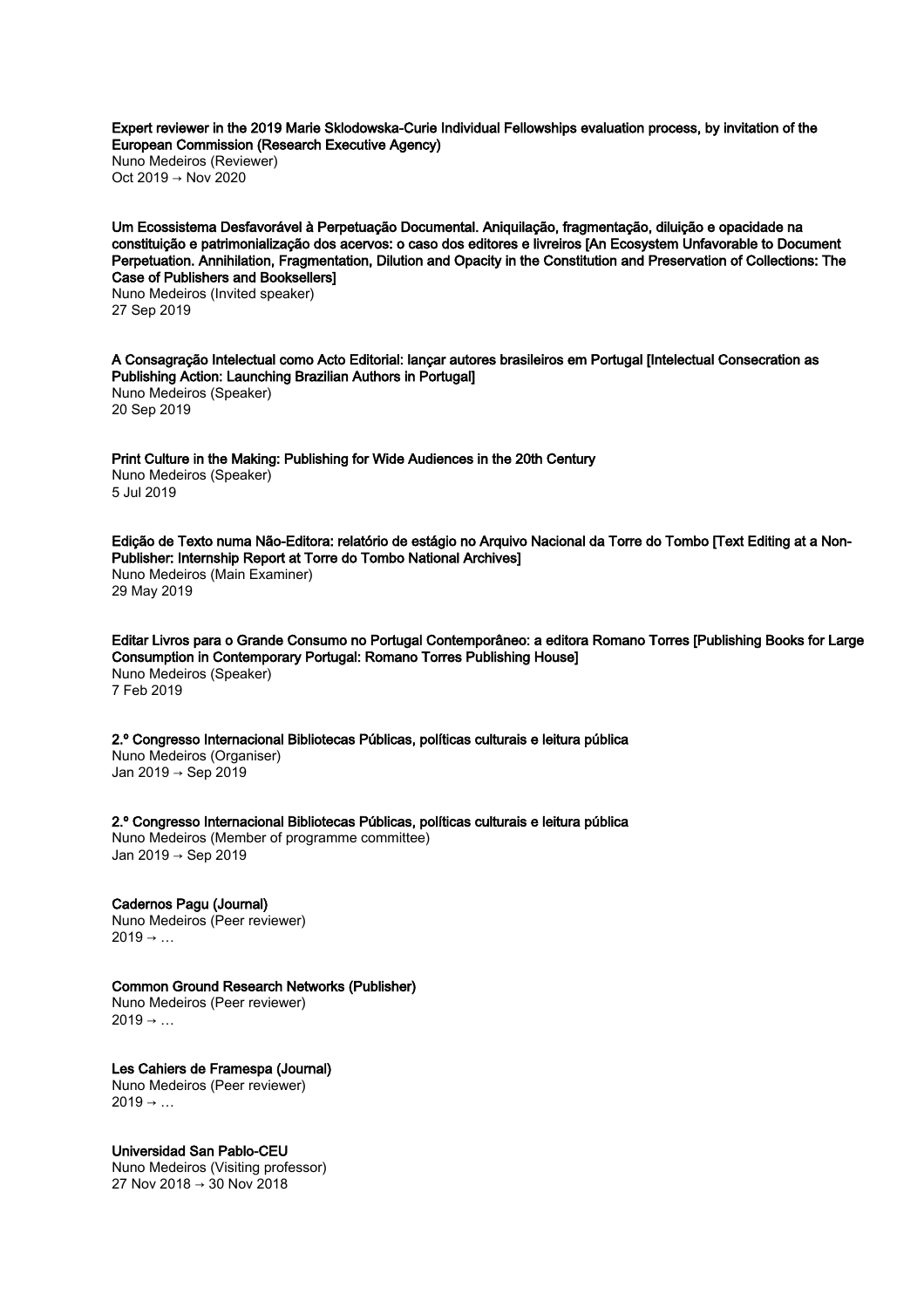Expert reviewer in the 2018 EEA Grants – Collaborative Research Projects evaluation process, by invitation of the Romanian national agency for science, UEFISCDI

Nuno Medeiros (Reviewer) Oct 2018 → Jan 2019

Dinâmicas de inserção profissional no mercado de trabalho da saúde: um estudo de caso sobre as mudanças e especificidades das tecnologias da saúde no contexto nacional [Dynamics of Professional Trajectories in Health Care Market: A Case-Study on the Changes and Specificities of Health Technologies in the National Context] Nuno Medeiros (Speaker), David Tavares (Speaker) & Hélder Raposo (Speaker) 12 Jul 2018

Estágio de Edição de Texto em Gabinete de Cultura e U.Porto Edições [Text Editing Internship at Gabinete de Cultura and U.Porto Edições]

Nuno Medeiros (Main Examiner) 2 Jul 2018

Letras Brasileiras, Papéis Portugueses: publicação e publicidade da literatura do Brasil nas páginas do Boletim Bibliográfico Livros do Brasil Lisboa (LBL) [Brazilian Letters, Portuguese Papers: Publication and Advertisement of Literature from Brazil in the Pages of Boletim Bibliográfico Livros do Brasil Lisboa (LBL)] Nuno Medeiros (Main Examiner) 28 May 2018

Conferência Internacional Bibliotecas Públicas, Políticas Culturais e Leitura Pública Nuno Medeiros (Organiser) Feb 2018 → Sep 2018

Conferência Internacional Bibliotecas Públicas, Políticas Culturais e Leitura Pública Nuno Medeiros (Member of programme committee) Feb 2018 → Sep 2018

VI Encontro de Mediação Intercultural em Saúde/6th Conference of Intercultural Mediation in Health Nuno Medeiros (Organiser) Jan 2018 → May 2018

VI Encontro de Mediação Intercultural em Saúde/6th Conference of Intercultural Mediation in Health Nuno Medeiros (Member of programme committee) Jan 2018 → May 2018

CESContexto (Journal) Nuno Medeiros (Peer reviewer) 2018

Editar livros em Portugal durante o Estado Novo [Publishing Books in Portugal During the Estado Novo] Nuno Medeiros (Speaker) 22 Nov 2017

Instituto Politécnico de Lisboa (External organisation)

Nuno Medeiros (Member) Jan 2017 → …

José Rosado and Romano Torres Publishing House: Some Views on a Collaboration Made of Invented Translations Nuno Medeiros (Speaker) 20 Jul 2016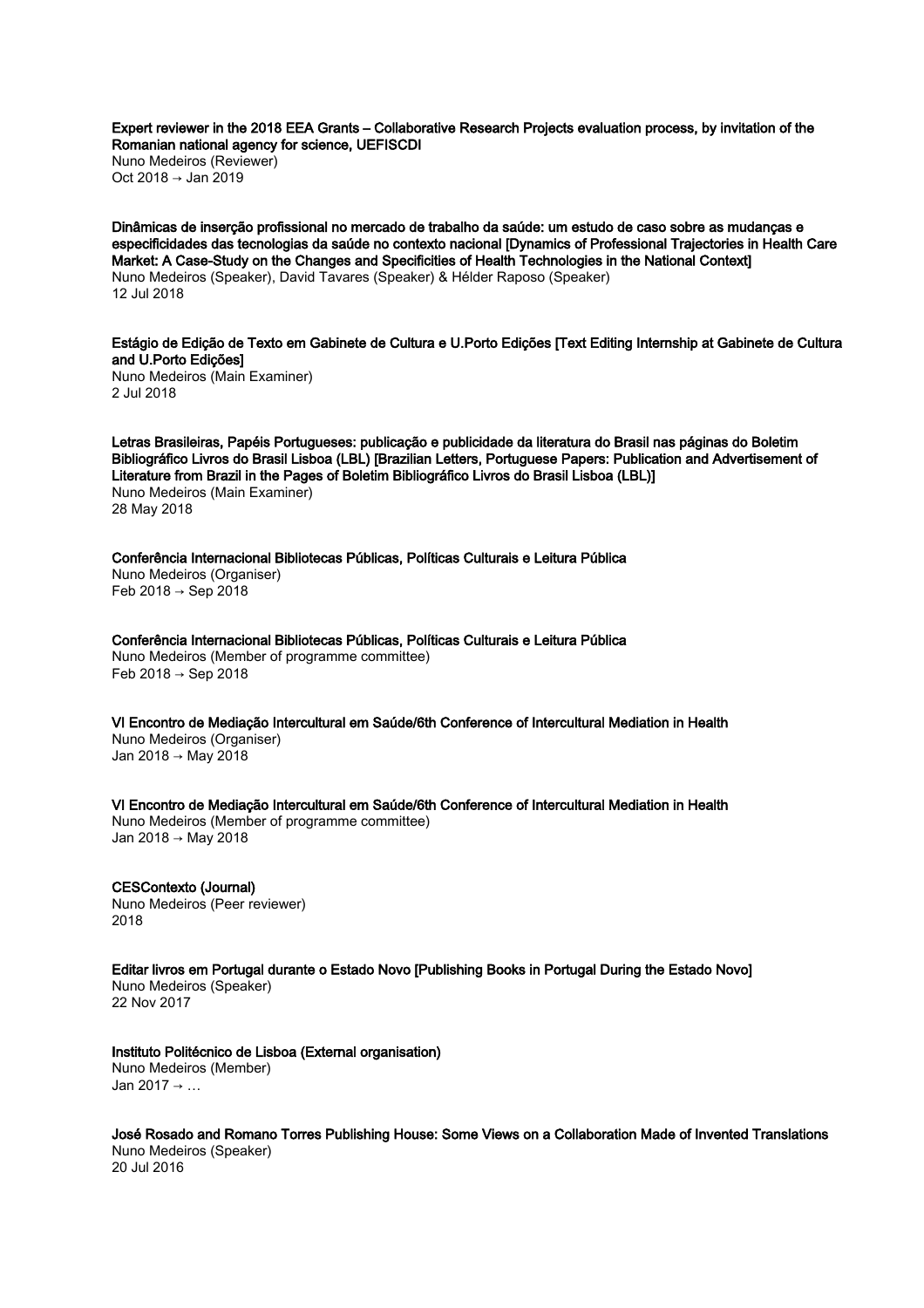Sobre a Inserção Profissional dos Diplomados da Escola Superior de Tecnologia da Saúde de Lisboa: revisitação de tendências [On Labour Market Integration of the Graduates of Escola Superior de Tecnologia da Saúde de Lisboa: Revisiting Trends]

Nuno Medeiros (Speaker), David Tavares (Speaker) & Hélder Raposo (Speaker) 7 Jul 2016

Circunstâncias Globais e Tendências Recentes no Espaço Editorial do Livro Universitário Português [Global Circumstances and Recent Trends in the Publishing Space of the Portuguese University Book] Nuno Medeiros (Speaker) 15 Apr 2016

Identidade Institucional: construção, atração e afirmação no mercado do ensino superior [Institutional Identity: Construction, Attraction and Consolidation in the Higher Education Market] Nuno Medeiros (Speaker) 13 Apr 2016

I Congresso de Ciências Sociais e Humanas em Saúde Nuno Medeiros (Organiser) Apr 2016 → Nov 2017

Revista Crítica de Ciências Sociais (Journal) Nuno Medeiros (Peer reviewer) 2016

Multiculturalidade, Interculturalidade e Direitos Humanos: pensar o caso da mutilação genital feminina [Multiculturalism, Interculturalism and Human Rights. Reflections on Female Genital Mutilation] Nuno Medeiros (Speaker) & Teresa Denis (Speaker) 31 Mar 2015

As Gentes do Livro e a Defesa do Seu Património. O caso dos arquivos e um exemplo a seguir [People of the Book and the Conservation of their Heritage. The Case of Archives and an Example to Follow] Nuno Medeiros (Speaker) 30 Mar 2015

Os Livros, os Editores e os Livreiros nos Anos da Ditadura de Salazar [Books, Publishers and Booksellers in Salazar's **Dictatorship** Nuno Medeiros (Speaker) 29 Nov 2014

Acção Editorial no Catolicismo de Oposição dos Anos 1960 [Publishing Action in the Catholic Opposition of the 1960s] Nuno Medeiros (Speaker) 12 Mar 2014

Seminário Resistência ao Estado Novo: na Igreja, no Desporto e na Música Nuno Medeiros (Organiser) Jan 2014 → Mar 2014

Seminário Resistência ao Estado Novo: na Igreja, no Desporto e na Música Nuno Medeiros (Member of programme committee) Jan 2014 → Mar 2014

Revista Da Faculdade De Letras Do Porto : História (Journal) Nuno Medeiros (Peer reviewer) 2014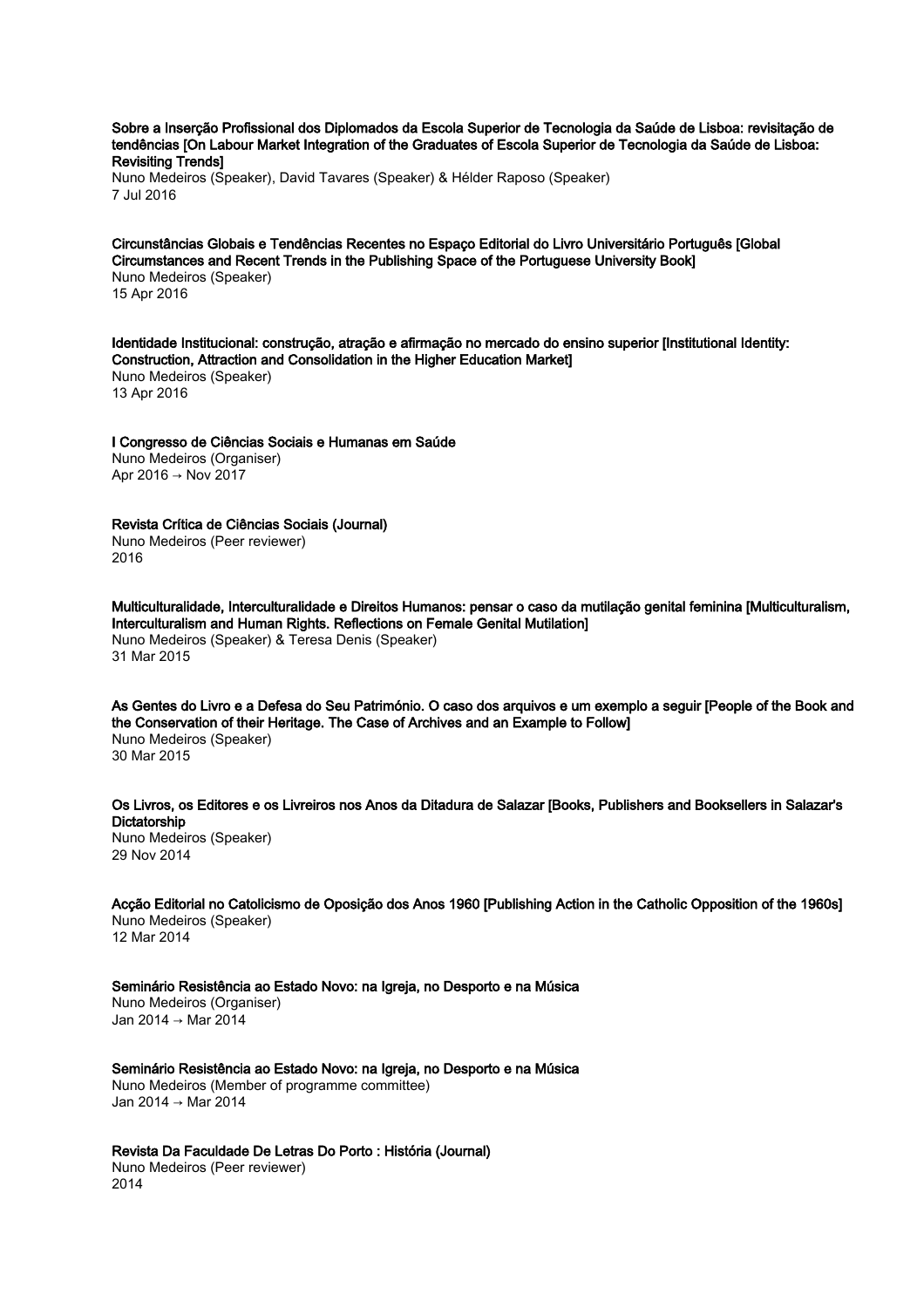Governo e Contra-Governo nas Ideias: a edição de livros como formulação do mundo [Government and Counter-Government in Ideas: Book Publishing as World Formulation] Nuno Medeiros (Speaker) 25 Sep 2013

Brazil in Portugal: Two Worlds in the Publishing Activity of António de Sousa Pinto Nuno Medeiros (Speaker)

21 Jul 2013

# Seminário Alimentação e Património: Rumos e Perspetivas

Nuno Medeiros (Organiser) May 2013 → Oct 2013

Seminário Alimentação e Património: Rumos e Perspetivas Nuno Medeiros (Member of programme committee) May 2013 → Oct 2013

I Encontro Os Livreiros e o seu Património

Nuno Medeiros (Organiser) Apr 2013 → Oct 2013

# I Encontro Os Livreiros e o seu Património

Nuno Medeiros (Member of programme committee) Apr 2013 → Oct 2013

# International Journal of Sociology and Anthropology (Journal)

Nuno Medeiros (Peer reviewer)  $2013 \rightarrow 2016$ 

# A Alimentação no Mundo Contemporâneo: alguns traços e ambivalências [Food in Contemporary World: Some Attributes and Ambivalences]

Nuno Medeiros (Speaker) 11 Dec 2012

O Mercado do Livro, a Edição e a Universidade em Portugal: traços contemporâneos [Book Market, Publishing, and University in Portugal: Contemporary Attributes] Nuno Medeiros (Speaker) 7 Nov 2012

João Romano Torres e C.ia: hermenêutica social de uma editora [João Romano Torres e C.ia: Social Hermeneutics of a Publishing House]

Nuno Medeiros (Speaker) 22 Aug 2012

A Inserção Profissional dos Diplomados da Escola Superior de Tecnologia da Saúde de Lisboa: regularidades e singularidades [Professional Trajectories of the Graduates of Escola Superior de Tecnologia da Saúde de Lisboa: Regularities and Singularities]

Nuno Medeiros (Speaker), David Tavares (Speaker) & Hélder Raposo (Speaker) 21 Jun 2012

Pluralidade, Mudança e Produção de Valor na Edição de Livros: notas sobre a edificação social da cultura impressa [Plurality, Change and Creation of Value in Book Publishing: Notes on the Social Construction of Print Culture] Nuno Medeiros (Speaker) 21 Jun 2012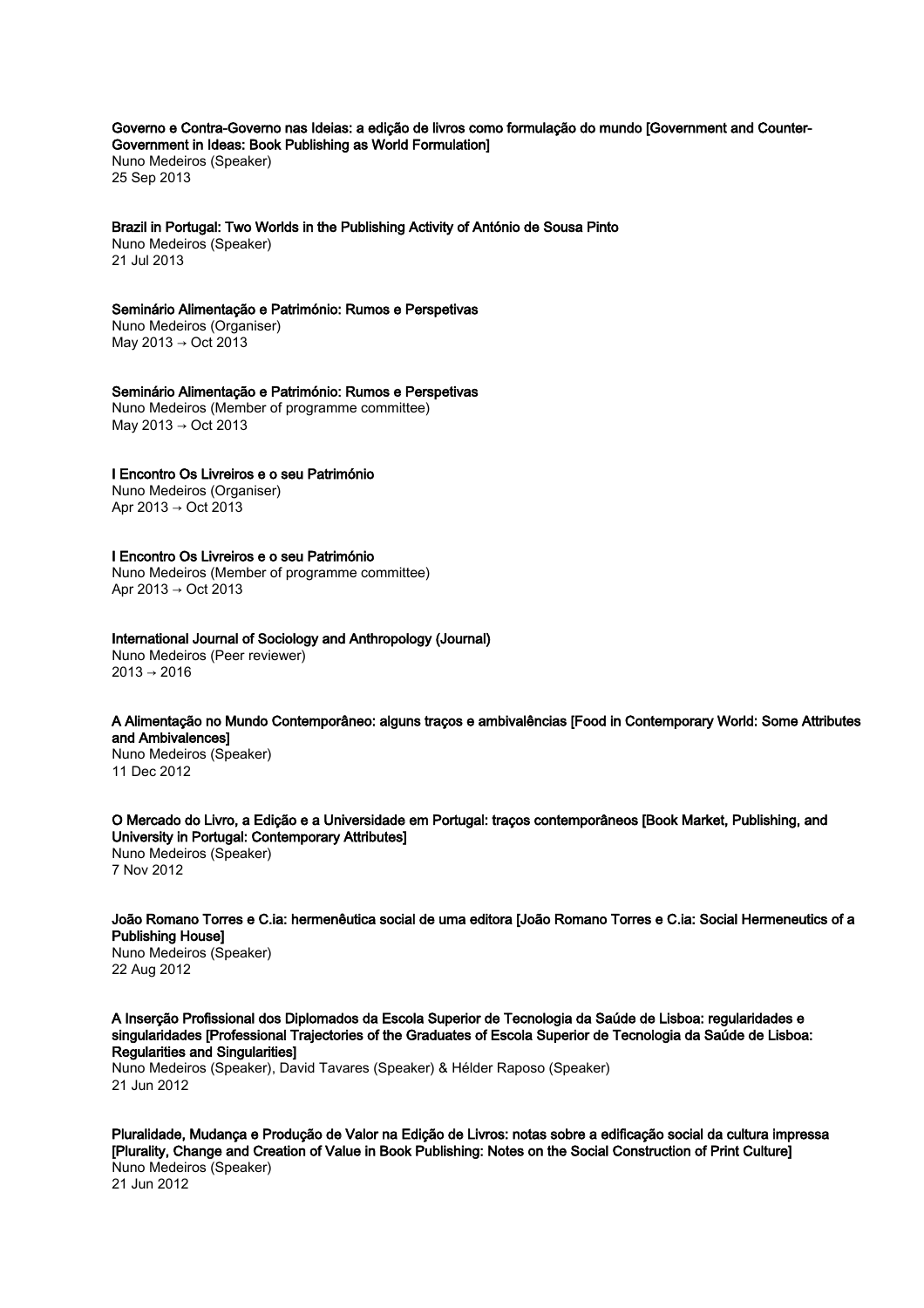Reflexões, Resultados e Perspectivas em Torno de uma Parceria para o Estudo da Saúde e dos Estilos de Vida [Reflections, Results, and Perspectives on a Partnership for the Study of Health and Lifestyles]

Nuno Medeiros (Speaker), David Tavares (Speaker), Carina Silva-Fortes (Speaker), Rute Borrego (Speaker), André Coelho (Speaker), Conceição Antunes (Speaker), Bárbara Flores (Speaker) & Beatriz Reis (Speaker) 19 Nov 2011

Para Que(m) Serve uma Associação? Associações profissionais, campo cultural e Estado Novo: o caso do Grémio Nacional dos Editores e Livreiros [What/Whose Purpose Serves an Association? Professional Associations, Cultural Field, and Estado Novo: the Case of the National Guild of Publishers and Booksellers]

Nuno Medeiros (Speaker) 18 Nov 2011

História da Alimentação – do passado recente aos dias de hoje (séculos XX e XXI) [History of Food: From the Recent Past to Today (20th and 21st Centuries)] Nuno Medeiros (Speaker) 19 Oct 2011

III Jornadas de Ciências Sociais e Humanas em Saúde Nuno Medeiros (Organiser) Oct 2011 → Nov 2012

III Jornadas de Ciências Sociais e Humanas em Saúde Nuno Medeiros (Member of programme committee)  $Oct 2011 → Nov 2012$ 

Edição de Livros em Portugal e no Brasil: influência e contra-influência na inversão do poder tipográfico [Book Publishing in Portugal and Brazil: Influence and Counter-influence in the Inversion of Typographical Power] Nuno Medeiros (Speaker) 19 Jul 2011

Ser Editor em Portugal no Século XX: tensões e transformações [To Be a Publisher in Portugal in the 20th Century: Tensions and Transformations] Nuno Medeiros (Speaker)

15 Jul 2011

Edição de Livros e Estado Novo: apostolado cultural e autoritarismo [Book Publishing and Estado Novo: Cultural Apostolate and Authoritarianism] Nuno Medeiros (Speaker) 15 Dec 2009

Publishing Studies and Theoretical Modelling: The Case for a Portuguese Case Nuno Medeiros (Speaker) 3 Sep 2009

The Hidden and Illuminated Object: Publishing as Enunciation and Prescription of the Book Nuno Medeiros (Speaker) 3 Sep 2009

Dos Estudos Editoriais à Sociologia Histórica da Edição. Os caminhos da institucionalização [From Publishing Studies to Historical Sociology of Publishing. The Paths of Institutionalization] Nuno Medeiros (Speaker) 18 Jun 2009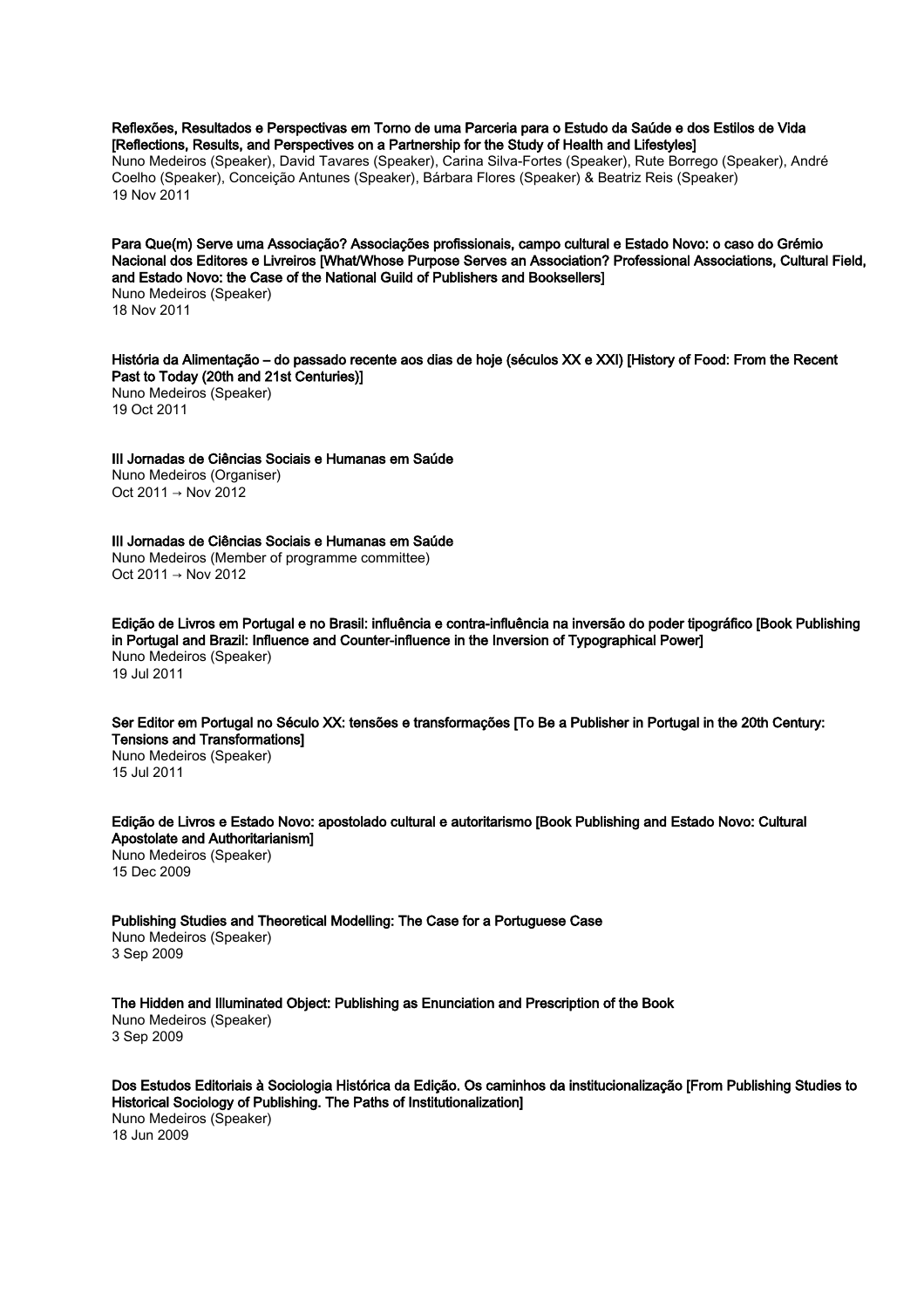### Instituto Politécnico de Lisboa (External organisation)

Nuno Medeiros (Member) Jan 2009 → Oct 2012

# Saúde & Tecnologia (Journal)

Nuno Medeiros (Peer reviewer)  $2008 \rightarrow 2022$ 

II Jornadas de Ciências Sociais e Humanas em Saúde Nuno Medeiros (Organiser) Mar 2007 → Apr 2008

Alimentação, Cultura e Sociedade: "Nós, os outros e a comida" [Eating, Culture and Society: "Us, the Others and Food"] Nuno Medeiros (Speaker) 17 Oct 2005

Instituto Politécnico de Lisboa (External organisation) Nuno Medeiros (Member) Mar 2005 → Mar 2007

Edição e Editores nos Anos 30 e 40: mercado do livro, acção cultural e tensões [Publishing and Publishers in the Thirties and Forties: Book Market, Cultural Intervention and Tensions] Nuno Medeiros (Speaker)

21 Oct 2004

Livreiros e Editores: livro mediado e comunidades de leitura [Booksellers and Publishers: Mediated Book and Reading **Communities1** 

Nuno Medeiros (Speaker) 16 Jul 2004

I Jornadas de Ciências Sociais e Humanas em Saúde

Nuno Medeiros (Organiser) Mar 2003 → Mar 2004

#### IV Encontro Nacional das Tecnologias da Saúde

Nuno Medeiros (Organiser) Jan 2003 → Oct 2003

Book Mediation and Interpretive Roles: Publishers and Booksellers

Nuno Medeiros (Speaker) 26 Sep 2002

Brown University Nuno Medeiros (Visiting researcher) Sep 2002 → Oct 2002

# Alimentação e Ciências Sociais. Surtida ilustrativa às possibilidades de um campo de pesquisa [Food and Social Sciences. Exploring the Possibilities of a Field of Research]

Nuno Medeiros (Speaker) 11 Nov 2000

# Fórum Setúbal – 10 Anos em Retrospectiva

Nuno Medeiros (Organiser) Apr 1994 → Jan 1995